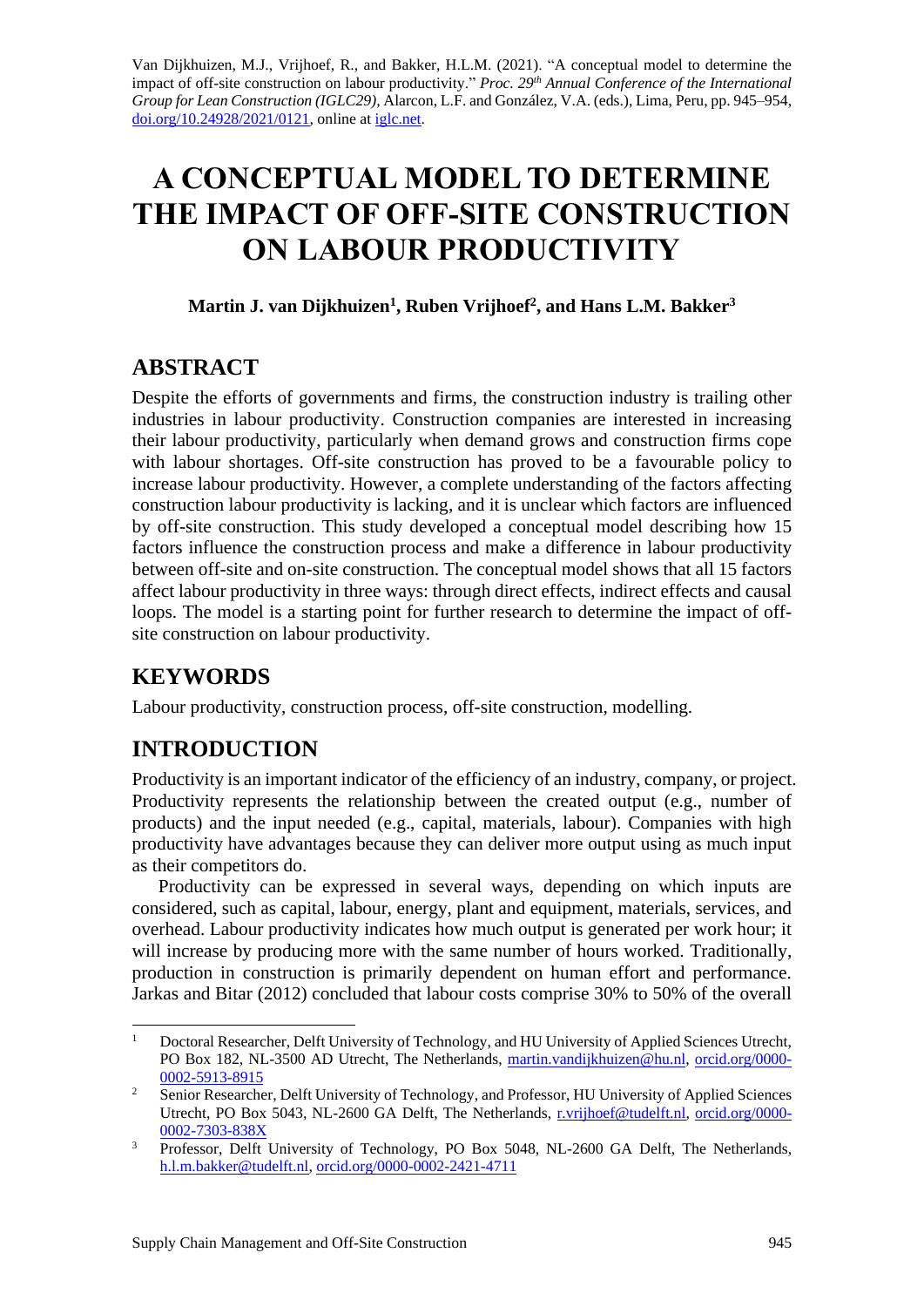project costs. Therefore, Construction Labour Productivity (CLP) has a significant effect on project expenses and can influence the profitability of construction firms. However, despite the efforts of governments and firms, the construction industry is trailing other industries in labour productivity (Abdel-Wahab & Vogl 2011, Stehrer et al. 2019). Construction companies are interested in how they can increase their CLP, particularly at a time when demand grows and construction firms cope with labour shortages (Bertram et al. 2019).

Vrijhoef and Van Dijkhuizen (2020) have introduced an action research approach for improving professional practice. In this approach, companies that aim for a higher CLP identify the factors that influence CLP. After that, they design an intervention for improvement. Companies can identify factors by considering the construction process as a flow that converts inputs into outputs with a minimum of waste, as shown in Drewin's (1982) conceptual model for labour productivity [\(Figure 1\)](#page-1-0). Internal factors and external factors will influence this process. All factors affecting the conversion will influence its efficiency (i.e., CLP). An intervention can be designed based on proven policies that increase CLP, for instance, off-site construction. Vrijhoef (2016) has shown that prefabricated roofs in housing renovation projects can improve CLP. Accordingly, Eastman and Sacks (Eastman and Sacks 2008) hint at the advantages of off-site construction. They have demonstrated that CLP in off-site sectors, such as curtain wall construction, structural steel construction, and precast concrete fabrication, is about 43% higher than in on-site construction sectors.



Figure 1: Conceptual model for Construction Productivity (Drewin 1982)

<span id="page-1-0"></span>This paper is part of research that compares the impact on CLP of off-site and on-site construction for building projects. The study endeavours to contribute by filling two gaps found in the literature. First, it completes Drewin's model. Thomas and Sakarcan (1994) have studied the model and have noted that it does not include all potential variables that may exist. For instance, Chan et al. (2001) have concluded that literature made little mention of how the differences in the workers' abilities account for differences in productivity levels. A complete conceptual model for construction productivity can strengthen practitioners' insight into factors that can improve CLP. Completing the conceptual model is the first goal of this study.

Second, the mechanisms are unknown how off-site construction policies influence construction labour productivity. Off-site construction has many deemed advantages, such as reduced rework and less site congestion (Durdyev and Ismail 2019). However, it is unknown how these advantages influence CLP. Therefore, the second goal of this study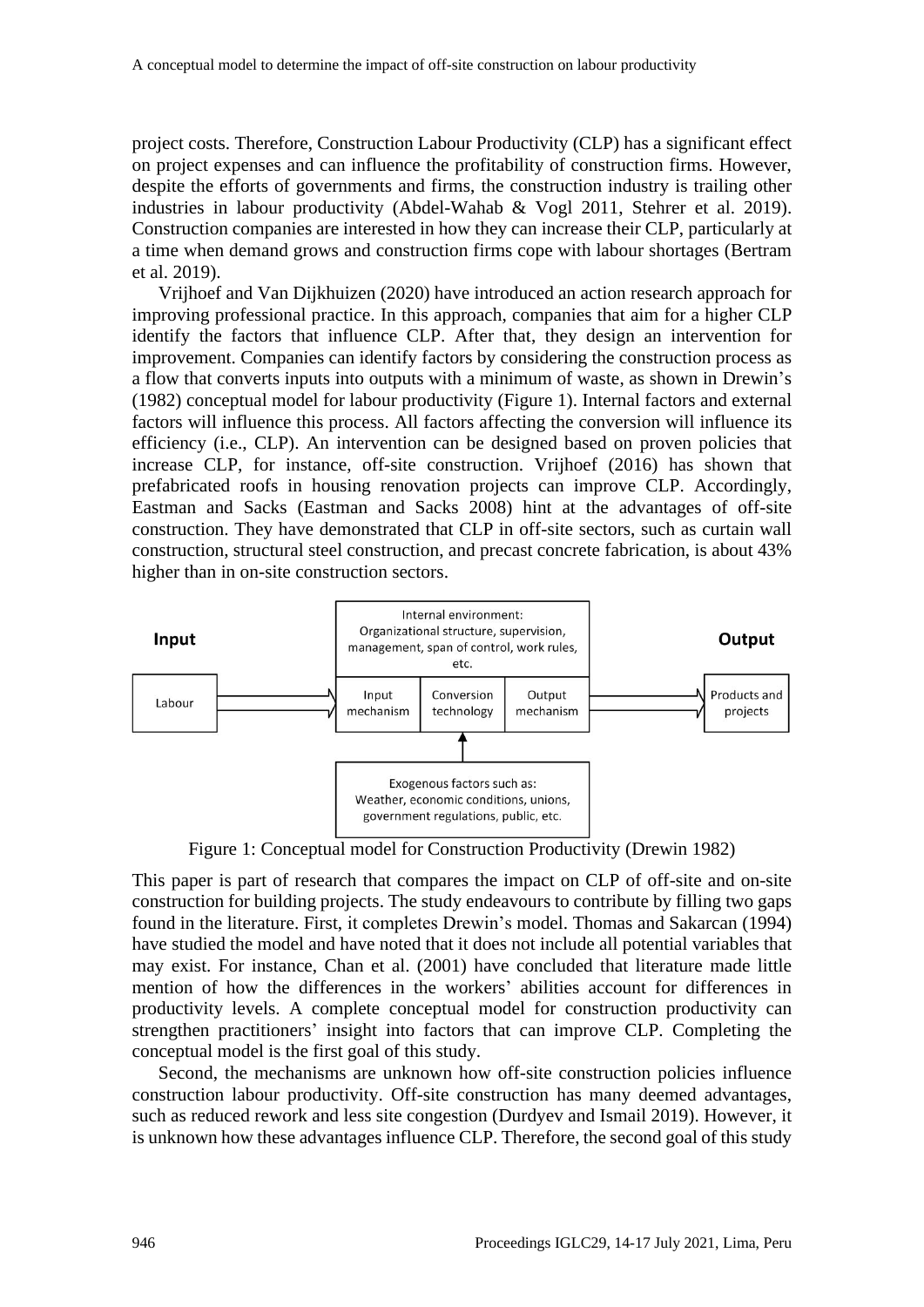is to develop a conceptual model to determine the impact of off-site construction on labour productivity.

# **METHOD**

Literature yields two types of studies considering factors affecting CLP. First, studies that determine the influence of one or a few factors on CLP, for example, identifying the relationship between non-value-adding activities and productivity (Zhao and Chua 2003). Second, studies that list factors affecting CLP after surveying construction practitioners. A literature search on the second type resulted in 13 relevant studies [\(Table 1\)](#page-2-0).

<span id="page-2-0"></span>

|                | <b>Study</b>                                              | <b>Focus</b>                            | <b>Context</b>                             | <b>Number</b><br>of |
|----------------|-----------------------------------------------------------|-----------------------------------------|--------------------------------------------|---------------------|
|                |                                                           |                                         |                                            | factors             |
| 1              | Alinaitwe et al.<br>(2007)                                | Project managers                        | <b>Building projects</b>                   | 36                  |
| $\overline{2}$ | Chigara and Moyo<br>(2014)                                | Consultants, contractors                | <b>Building projects</b>                   | 40                  |
| 3              | Dixit et al. (2017)                                       | Labour, management                      | Construction industry                      | 24                  |
| 4              | El-Gohary and<br>Aziz (2014)                              | Client, consultants,<br>contractors     | Construction industry                      | 30                  |
| 5              | Enshassi et al.<br>(2007)                                 | Contractors                             | <b>Building projects</b>                   | 45                  |
| 6              | Fagbenle et al.<br>(2011)                                 | Labour, contractors                     | Construction industry                      | 12                  |
| 7              | Hwang et al.<br>(2017)                                    | Developers, contractors,<br>consultants | Green building projects                    | 26                  |
| 8              | Jarkas and Bitar<br>(2012)                                | Contractors                             | Building and civil<br>engineering projects | 45                  |
| 9              | Kaming et al.<br>(1997)                                   | Labour                                  | <b>Building projects</b>                   | 11                  |
| 10             | Kazaz and<br>Managers, technical staff<br>Ulubeyli (2007) |                                         | Construction industry                      | 18                  |
| 11             | Rivas et al. (2011)<br>Labour, midlevel<br>management     |                                         | Mining projects                            | 15                  |
| 12             | Robles et al.<br>(2014)                                   | Companies related to<br>construction    | Construction industry                      | 35                  |
| 13             | Zakeri et al. (1996)                                      | Labour                                  | Construction industry                      | 13                  |

The authors searched in five prominent journals concerning construction and project management: Construction Management and Economics, International Journal of Project Management, Journal of Construction Engineering and Management, Journal of Civil Engineering and Management, and Journal of Management in Engineering. The search string consisted of four main concepts (i.e., labour, productivity, construction, and factor) and their alternative spellings, synonyms, and alternatives within the timeframe 2009 – 2020. The authors selected the studies that list factors influencing CLP and give insight into relations between factors and CLP, enabling to draw the cause and effect relations.

Table 1: Result of literature search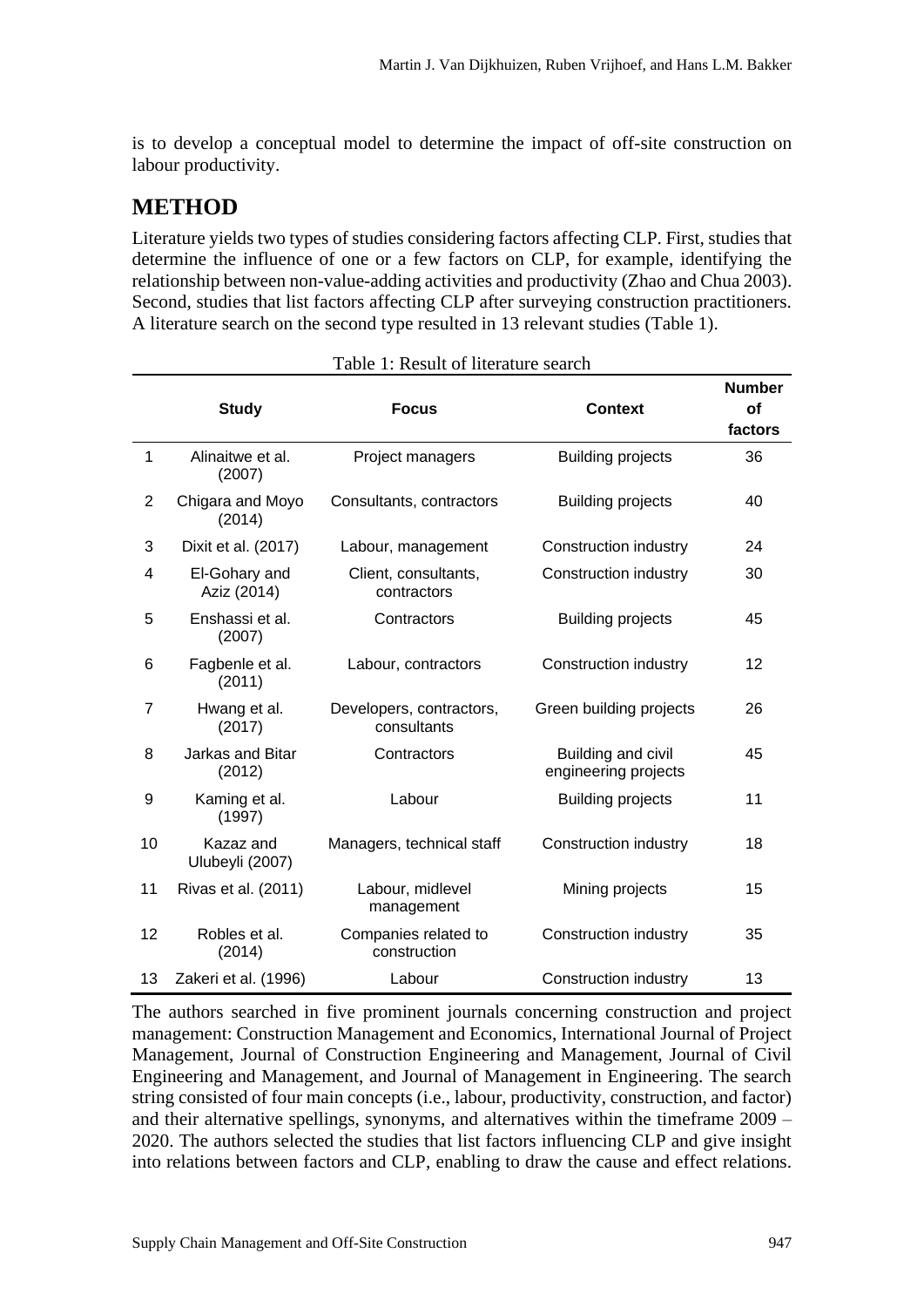For instance, Fagbenle et al. (2011) have concluded that participation in decision-making (cause) will affect motivation, and this will affect CLP (effect). The initial search includes the results of a limited number of journals and a limited time frame. However, the found articles refer to other relevant articles that were not in the initial search results. Therefore, those articles were added to the results. The authors used qualitative data analysis software to report factors influencing CLP and causal relations between them. Based on these articles, the model of Drewin (1982) was elaborated. After that, the authors searched in literature for advantages and disadvantages of off-site construction comparing to onsite construction. This search was combined with the model to create a new conceptual model that describes the impact of off-site construction on CLP.

## **RESULTS**

#### **FACTORS AFFECTING LABOUR PRODUCTIVITY**

Based on the literature, the authors developed the model shown in [Figure 2,](#page-3-0) in which four primary groups of factors can be distinguished. Those groups influence the efficiency of the construction process, and therefore CLP. Within each primary group and the construction process, the study identified several factors and sub-factors. Analyses of the relations between all factors and sub-factors resulted in a complicated cause and effect diagram with more than 90 variables (factors and sub-factors) and more than 100 causal links. [Figure 2](#page-3-0) summarises the causal links between the primary groups. For instance, the arrow heading from the group of external factors to the group of labour factors means that external factors and sub-factors will influence labour factors and sub-factors.



Figure 2: Conceptual model for factors influencing CLP

<span id="page-3-0"></span>[Table 2](#page-4-0) shows the factors and sub-factors within the four primary groups and the construction process. The first group consists of factors that are not likely to be influenced by construction practitioners; however, this can be argued. For instance, government regulations are defined as an external factor. However, construction firms might influence this factor through a lobby.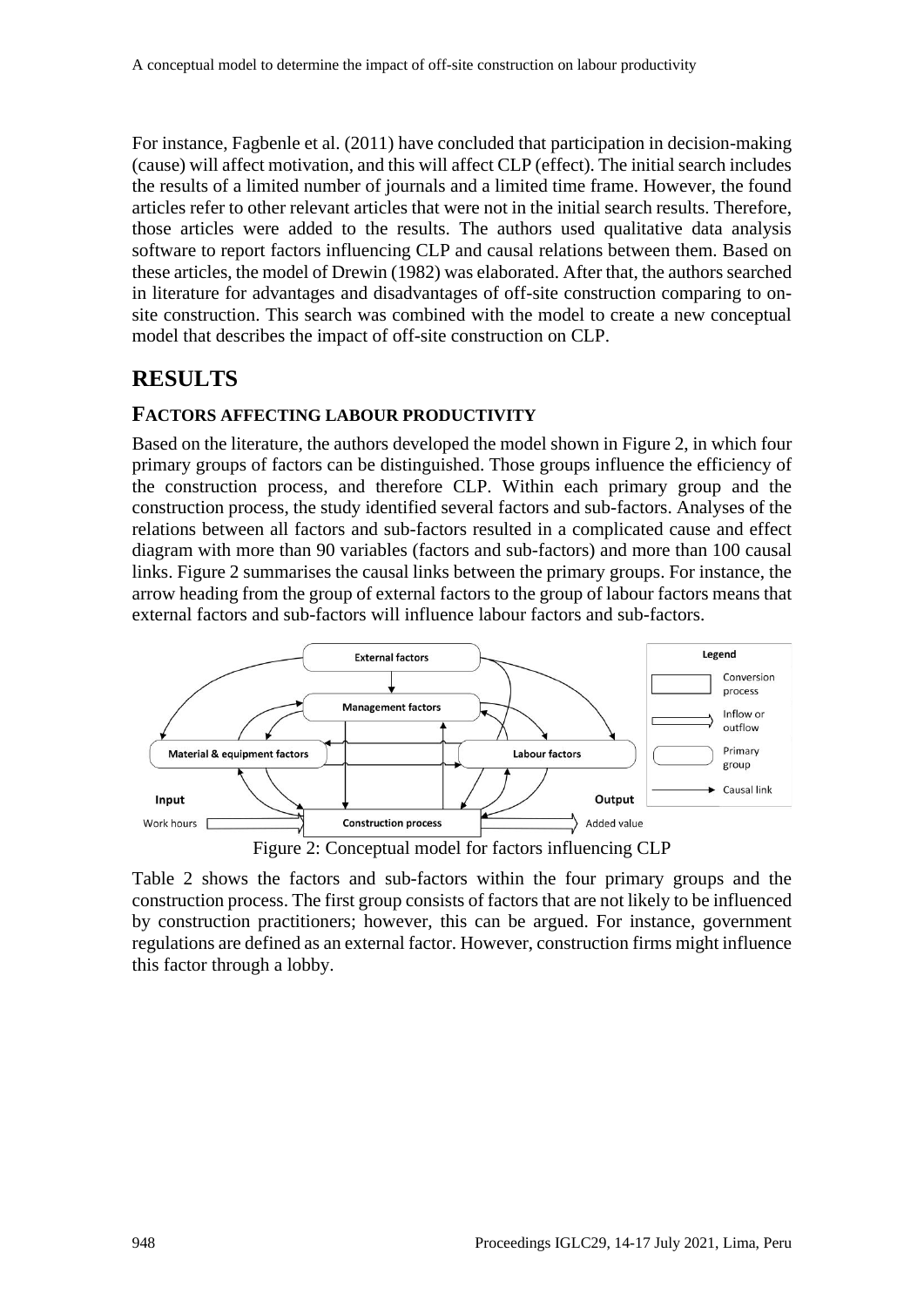<span id="page-4-0"></span>

| <b>Factor</b>                               | <b>Sub-factors</b>                                                                                                                                     | <b>Mentioned in</b><br>studies <sup>a</sup> |
|---------------------------------------------|--------------------------------------------------------------------------------------------------------------------------------------------------------|---------------------------------------------|
|                                             | Primary group: External factors                                                                                                                        |                                             |
| Client                                      | On-time payment, quality demand, trust                                                                                                                 | 1,4,5,11                                    |
| Site characteristics                        | Limited working space, restricted access                                                                                                               | 8,10,12                                     |
| Surroundings                                | Government regulations, weather, insecurity,<br>power & water supply                                                                                   | 1, 3, 4, 5, 6, 7,<br>11,12,13               |
|                                             | Primary group: Management factors                                                                                                                      |                                             |
| Ability of<br>management                    | Communication, competence, motivation,<br>presence                                                                                                     | 1,2,3,4,5,6,7,<br>8,9,11,12,13              |
| Crew management                             | Incentives, work time policy, crew composition,<br>treatment                                                                                           | 1,2,3,4,5,6,7,8,<br>9,10,11,12,13           |
| Design &<br>engineering<br>management       | Change orders, quality of design & engineering,<br>time needed for design & engineering                                                                | 1,2,3,4,5,6,7,<br>8,9,11,12,13              |
| Financial<br>management                     | Financing possibilities, liquidity                                                                                                                     | 1,2,3,4,5,7                                 |
| Health & safety<br>management               | Safety measures, working climate                                                                                                                       | 2, 3, 4, 5, 9, 10,<br>11,12,13              |
| Construction<br>coordination                | Research & development, facilitation, schedule<br>change, contract type, timely interventions                                                          | 1,2,3,4,5,6,7,<br>8,9,11,12,13              |
| Supply chain<br>management and<br>logistics | Quality of transportation, storage, distribution                                                                                                       | 2,3,4,5,6,8,<br>9,11,12,13                  |
| Tool & equipment<br>management              | Maintenance policy, substitution policy                                                                                                                | 1,2,11,13                                   |
|                                             | Primary group: Labour factors                                                                                                                          |                                             |
| Behaviour                                   | Absenteeism, effort, turnover                                                                                                                          | 1,2,3,4,5,6,7,8,<br>9, 10, 11, 12, 13       |
| Characteristics &<br>traits                 | Age, crew availability, crew size, fatigue, health,<br>intelligence, values, personal circumstances,<br>learning speed, confidence, integrity, loyalty | 1,2,3,4,5,6,7,8,<br>9,10,11,12,13           |
| Motivation                                  | Satisfaction, distraction, sense of pride                                                                                                              | 2,5,7,8, 10,11,12                           |
| <b>Skills</b>                               | Flexibility, preparedness, communication,<br>reaction time, resourcefulness, efficiency,<br>experience, literacy, management skills                    | 1,2,3,4,5,6,7,<br>8,9,11,12,13              |
|                                             | Primary group: Material & equipment factors                                                                                                            |                                             |
| <b>Materials</b>                            | Availability, congestion, quality of materials,<br>sabotage, capacity of manufacturing industry                                                        | 1, 2, 3, 4, 5, 7, 8,<br>9,11,12,13          |
| Tools & equipment                           | Availability, quality of tools & equipment, site<br>lay-out                                                                                            | 1,2,3,4,5,6,<br>7, 11, 12, 13               |
| <b>Construction process</b>                 | Method, overcrowding, quality of work, quantity<br>of work, rework, schedule pressure, waiting time                                                    | 1,2,3,4,5,7,8,<br>9,11,12,13                |

|  |  |  | Table 2: Factors and sub-factors affecting labour productivity |  |  |
|--|--|--|----------------------------------------------------------------|--|--|
|  |  |  |                                                                |  |  |

<sup>a</sup> Following the numbering in Table 1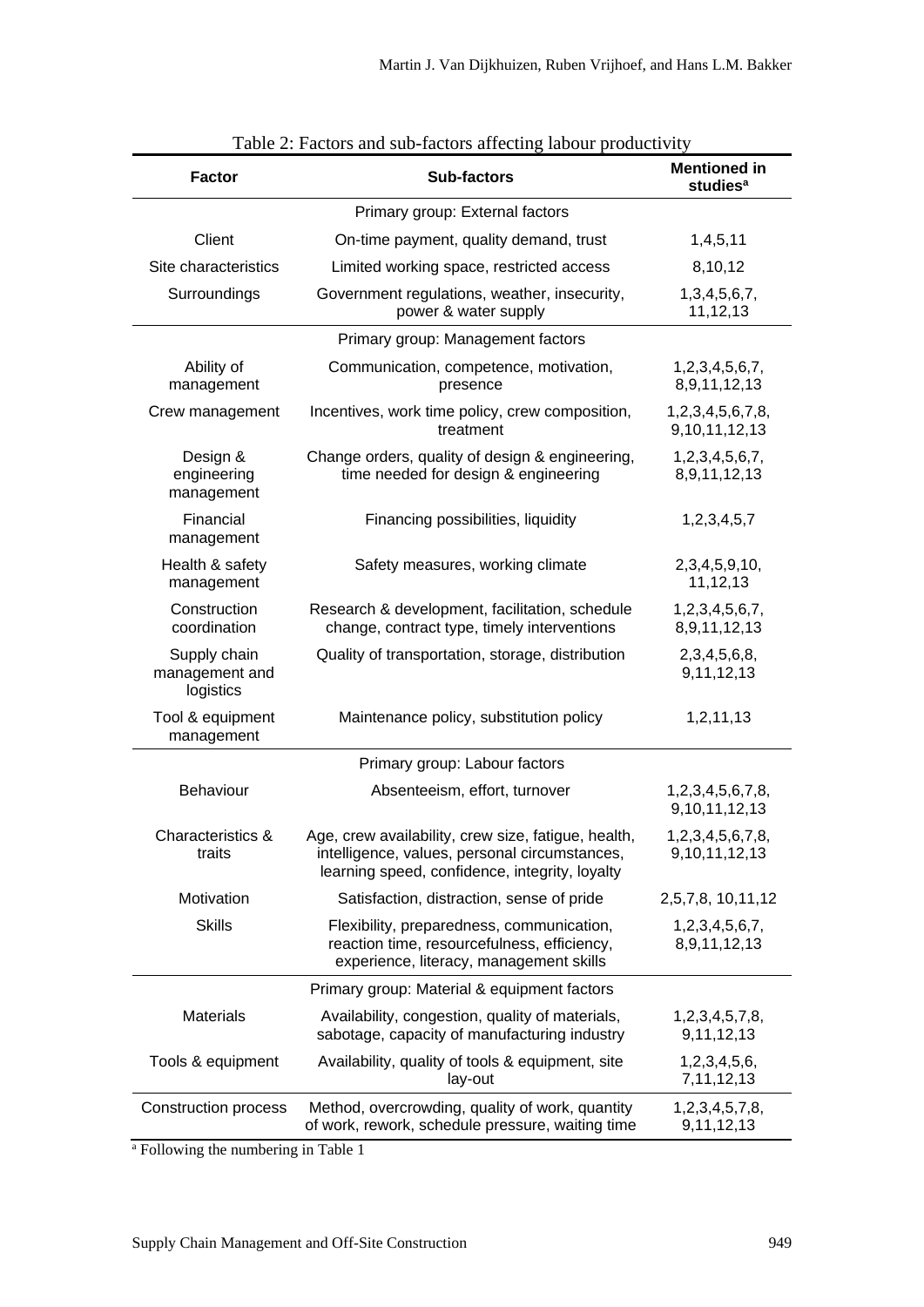The second group contains management factors. Managers influence the construction process directly or indirectly through labour factors or material and equipment factors. They provide their subordinates with guidelines for making decisions, also called policies. The authors distinguish policies in seven different fields, but first of all, the chosen policy will only be effective with the presence and adequate ability of the managers. For instance, poor instructions cause low quality of work, and this can cause rework (Zakeri et al. 1996). All 13 studies refer to the manager's competence, education level, motivation, and communication skills as essential sub-factors.

To influence labour, managers can choose several policies. They influence labour motivation by financial incentives such as remuneration (Kazaz and Ulubeyli 2007) or non-financial incentives such as offering promotion opportunities, job security, and recognition (Rivas et al. 2011). Managers can influence the material and equipment factors by choosing the right supply chain management policy. Just-in-time delivery will prevent material buffers (Horman and Thomas 2005), but it can cause waiting time when not properly executed (Alinaitwe et al. 2007). Material buffers will prevent waiting time, but they can cause more time to spend on logistics (Dixit et al. 2017).

The third group includes labour-related factors such as motivation and absenteeism. Workers influence the conversion of input into output, but they also affect management and material and equipment factors. For instance, labour commitment determines the effectiveness of a management policy and the quality of equipment maintenance. The motivation of labourers is of significant influence because motivated labourers usually are enthusiastic, take the initiative, work hard and respond fast to instructions, making them more productive than demotivated or discouraged labourers (Jarkas and Bitar 2012). Some studies rate absenteeism as a top factor (Dixit et al. 2017, Kaming et al. 1997), while Chigara and Moyo (2014) see little influence. This difference can be explained by realising that managers will neglect absent workers as input if the absent workers do not get paid. In this case, absenteeism will not (directly) influence the output-input ratio.

The fourth group embodies factors concerning materials and equipment, such as their availability and quality. They influence the construction process directly or indirectly by affecting the effectiveness and efficiency of labour and management. Material, tools and equipment shortages cause workers' idle time (Alinaitwe et al. 2007). Causes of material shortages include on-site transportation difficulty, poor supply chain management (Kaming et al. 1997), incorporating not locally manufactured materials in design, and insufficient manufacturing industry capacity (Chigara and Moyo 2014). Causes of tools and equipment shortages include tools and equipment breakdown and expensive tool and equipment prices (Chigara and Moyo 2014).

Finally, the study distinguished several factors within the construction process. Quality of work (Dixit et al. 2017) and continuous changes and improvements of construction method (Fagbenle et al. 2011) will increase CLP, while overcrowding, rework (El-Gohary and Aziz 2014, Enshassi et al. 2007, Robles et al. 2014), and schedule pressure or work overload (Dixit et al. 2017) have a negative effect.

#### **OFF-SITE CONSTRUCTION'S IMPACT ON CLP**

Several studies describe the advantages and disadvantages of off-site construction. Within the advantages and disadvantages, the authors selected elements that match factors and sub-factors of [Table 2.](#page-4-0) Those (sub-)factors might be responsible for the difference in CLP between off-site and on-site construction. [Figure 3](#page-6-0) represents an overview of the factors and sub-factors found.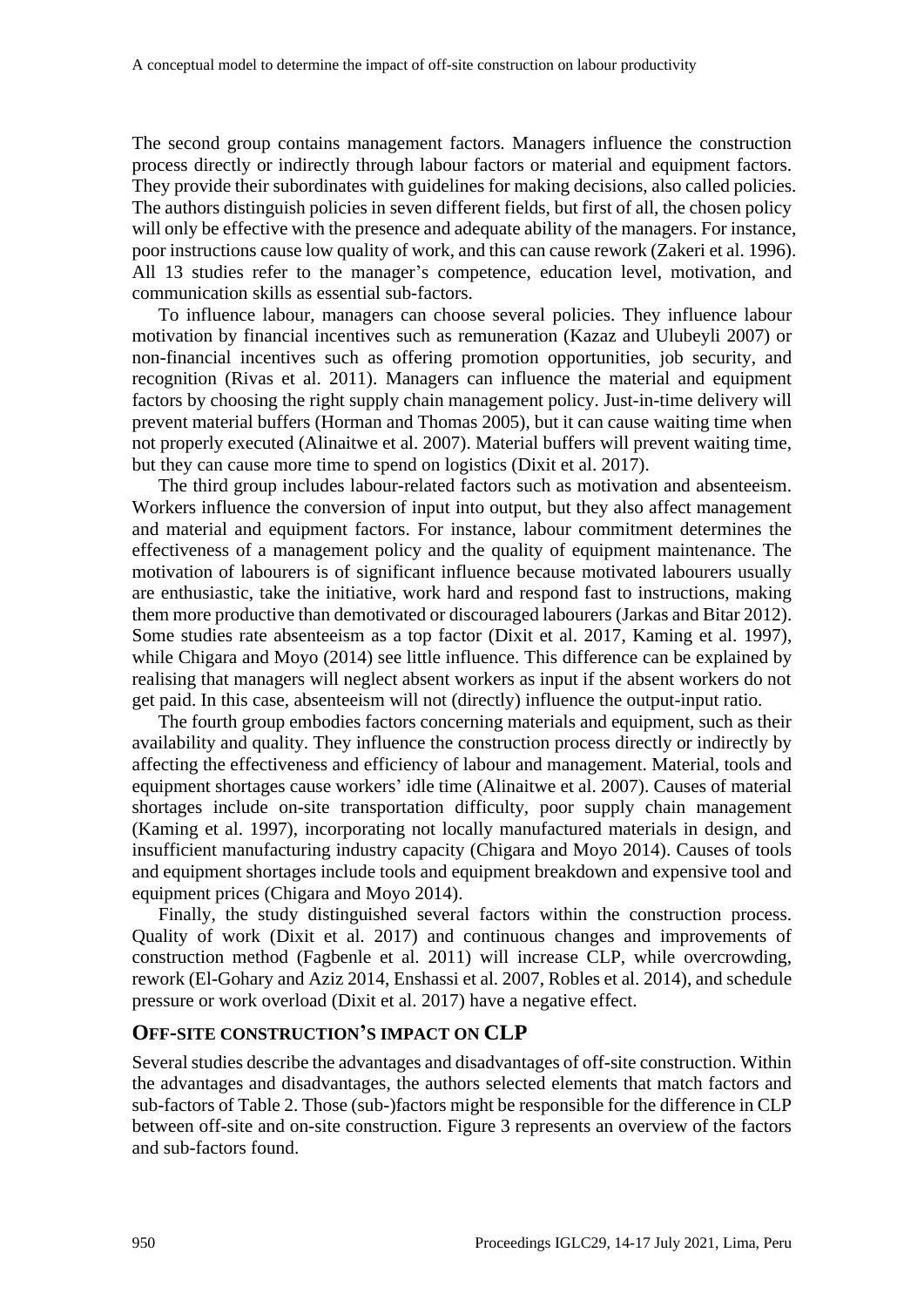

<span id="page-6-0"></span>Figure 3: Conceptual model for determining the impact of off-site construction on labour productivity

Off-site construction in a factory hall is independent of weather (Antillón et al. 2014, Gibb and Isack 2003). This can affect the construction process directly because the loss of quality and time due to harsh weather can be avoided. It can also indirectly influence the construction process because weather conditions can damage building materials (Chauhan et al. 2019), decreasing material availability. Due to less time spent on site, the risk of weather-related accidents is also lower (Durdyev and Ismail 2019). Less time spent on site will limit absenteeism due to mishaps.

Within the group of management factors, two advantages occur with off-site construction. First, management can experience a decrease in coordination between subcontractors and different trades (Antillón et al. 2014), allowing them to put more time into crew coordination. Second, factory-controlled fabrication improves construction safety performance on site (Durdyev and Ismail 2019). Antillón et al. (2014) and Chauhan et al. (2019) expect a higher safety of off-site construction due to reduced dangerous working conditions and less traffic. Off-site construction also has some disadvantages affecting CLP negatively. Off-site construction requires a more detailed design and more time for designers (Chauhan et al. 2019). In case of a tight schedule, this might influence the quality of design, drawings and specifications, influencing the quality of work. Offsite construction is also less flexible than on-site construction. Late customer changes are not possible (Chauhan et al. 2019). In the case of regular change orders, off-site construction is at a disadvantage compared to on-site production. In the worst case, production will have to stop, causing waiting time. Nevertheless, also without change orders, off-site production is less flexible. Off-site construction products such as precast concrete have to be ordered ahead of time. However, the construction process is very volatile, disallowing contractors to predict the quantities in advance accurately. The contractor might not install all requested precast elements, thus building up unneeded inventory on-site (Ballard et al. 2003).

The study found two advantages of off-site construction concerning labour factors. Durdyev and Ismail (2019) mention that less construction workforce is involved on-site, influencing CLP on-site. However, the off-site fabrication process needs more labour input. Therefore, no conclusion can be made if off-site construction needs more or less workforce and if this difference will cause less CLP. Also, the amount of skills needed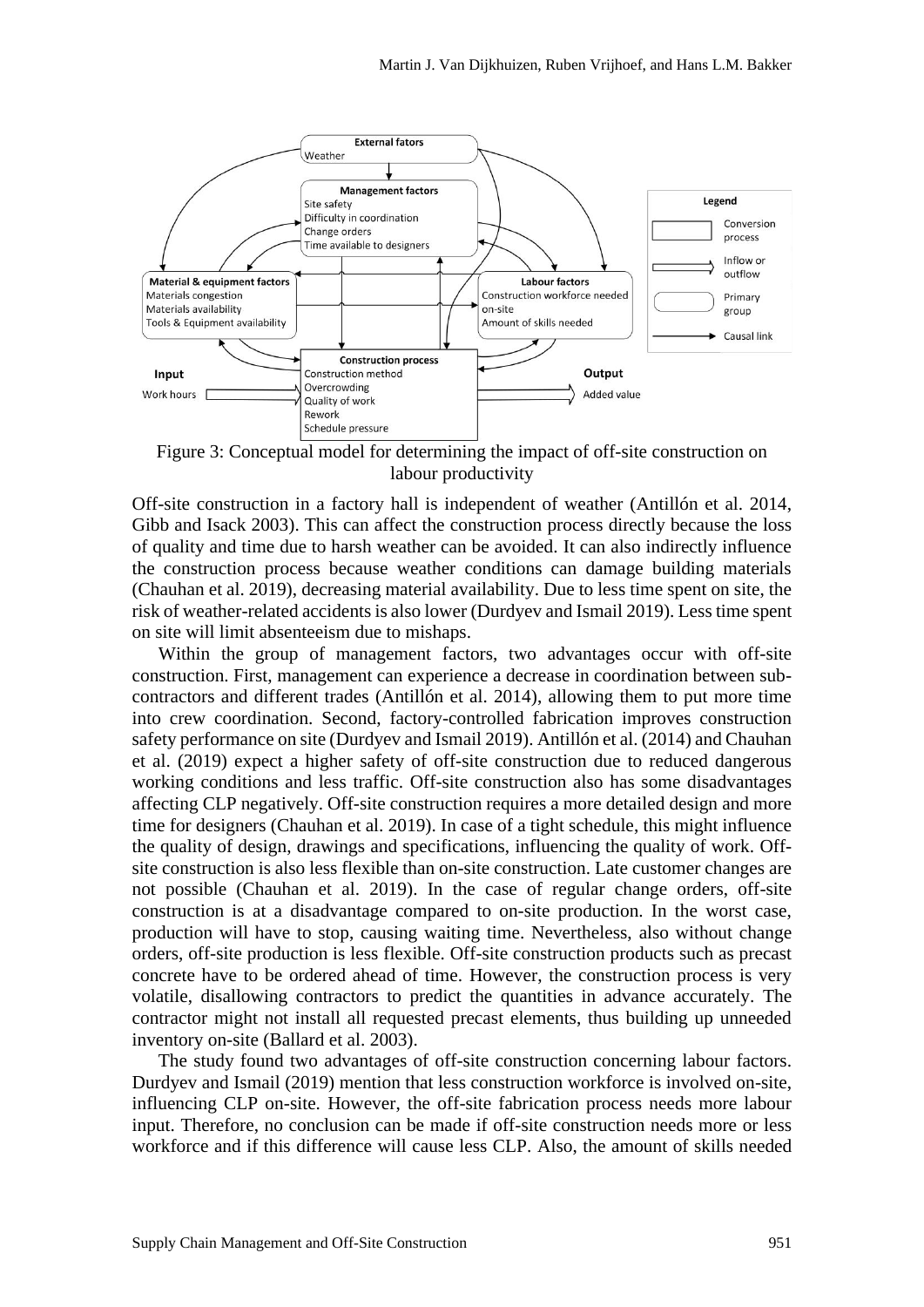for off-site construction is assumed to be less than constructing on-site (Durdyev and Ismail 2019). The number of skills can positively affect CLP because the production process will be less dependent on specialists. On the other hand, it can negatively affect CLP because workers' motivation might decrease when workers are not challenged.

A controlled factory environment can lower the risk of material congestion (Gibb and Isack 2003). Material congestion will compel labour to search for materials or move others to reach the materials needed. Off-site construction requires fewer materials, tools and equipment on-site (Durdyev and Ismail 2019), which may affect the availability.

The study distinguished five sub-factors within the construction process that will influence CLP in off-site construction. The construction methods accompanying off-site construction provide controlled work heights, tool weights, and environmental conditions (Chauhan et al. 2019). Fewer workers are needed on-site, which will prevent overcrowding (Durdyev and Ismail 2019). The quality of the work done is generally higher (Gibb and Isack 2003). High quality of work will decrease rework (Gibb and Isack 2003). Finally, off-site construction gives the opportunity to pre-plan the work, lowering the schedule pressure (Durdyev and Ismail 2019).

### **CONCLUSION**

This paper focused on the factors affecting construction labour productivity and which are influenced by off-site construction. This study analysed 13 articles that list factors affecting construction labour productivity after surveying construction practitioners. The analysis resulted in a complicated cause and effect diagram. The study summarised the diagram into a conceptual model representing the relations between the construction process and four primary groups: external factors, management factors, labour factors, and material and equipment factors. Next, a literature search yielded the advantages and disadvantages of off-site construction. Fifteen of the advantages and disadvantages of offsite construction can affect labour productivity.

The conceptual model shows that all 15 factors affect labour productivity in three ways: through direct effects, indirect effects and causal loops. The factors affect labour productivity directly by influencing the efficiency of the construction process. On the other hand, the factors affect labour productivity indirectly through other factors. For instance, off-site construction in a factory hall protects materials from weather influences, keeping them intact and available. This prevents workers from waiting for materials, enabling them to continue the construction process. The model also shows that the factors and links can invoke causal loops. This can cause a reinforcing or balancing effect on productivity. For example, the limited skills needed for off-site construction can make the work less challenging. Unchallenging work can decrease workers' motivation which results in a lower quality of work. Low quality of work can demotivate the workers even more. Further research concerning off-site construction's impact on labour productivity will focus on the 15 factors. However, the indirect effects and causal loops compel researchers to consider the intermediate factors, such as labour motivation.

This model helps to understand the relations between factors in the primary groups, construction process, and labour productivity. Further research is needed to handle the study's limitations. First, this study is based on surveys concerning different project types in different countries. In future studies, construction practitioners can confirm, reject or add factors to ensure validity for specific projects under specific circumstances. Second, the conceptual model can be elaborated to give insight into the relations between factors within the primary groups and the construction process. Third, the qualitative model can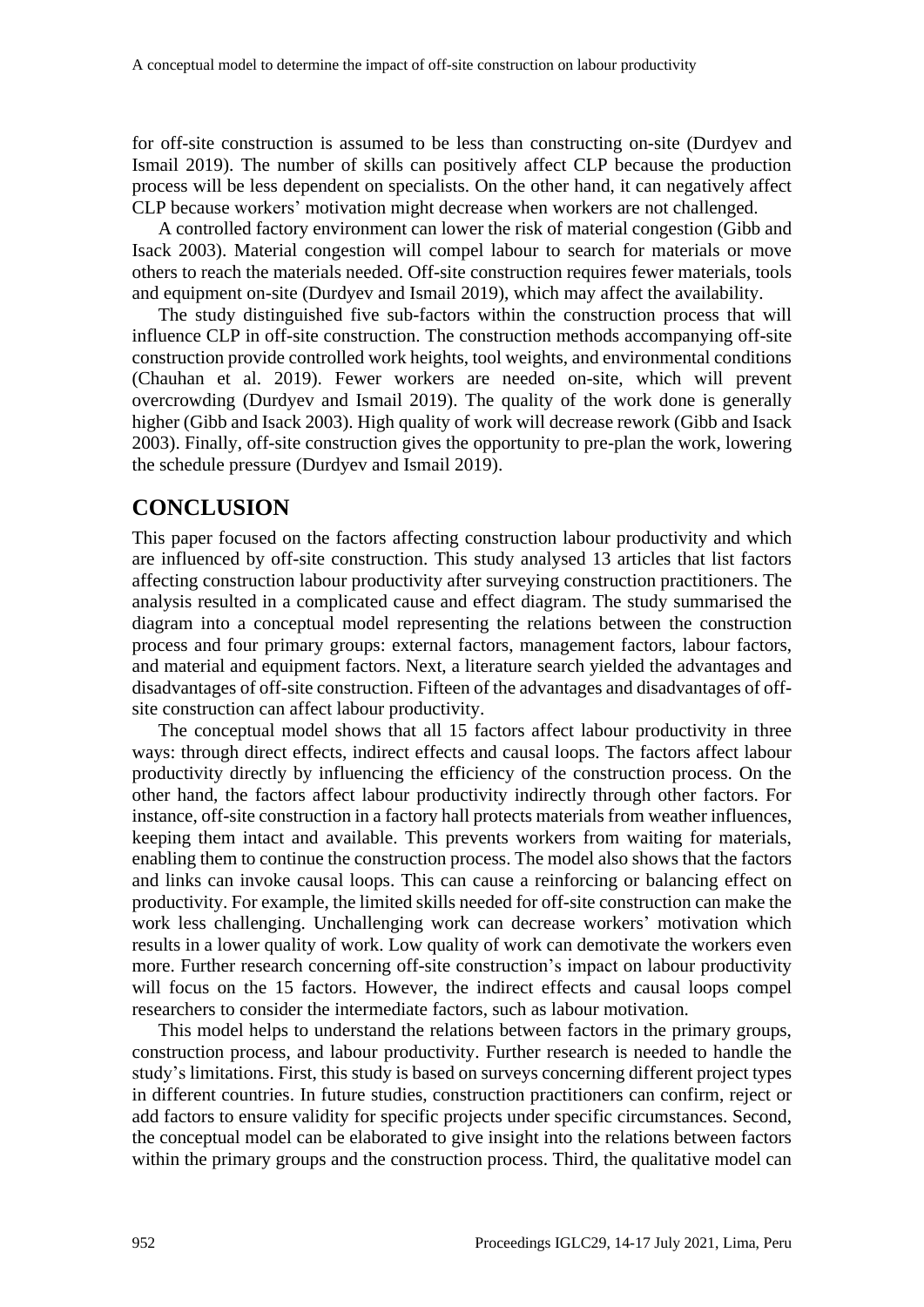be refined into a quantitative model. And fourth, the model can be tested with empirical data. For now, the conceptual model is a start to study the impact of off-site construction on construction labour productivity.

## **REFERENCES**

- Abdel-Wahab, M., and Vogl, B. (2011). 'Trends of productivity growth in the construction industry across Europe, US and Japan'. *Construction Management and Economics*, 29(6), 635–644.
- Alinaitwe, H. M., Mwakali, J. A., and Hansson, B. (2007). 'Factors affecting the productivity of building craftsmen - studies of Uganda'. *Journal of Civil Engineering and Management*, 13(3).
- Antillón, E. I., Morris, M. R., and Gregor, W. (2014). 'A value-based cost-benefit analysis of prefabrication processes in the healthcare sector: A case study'. *22nd Annual Conference of the International Group for Lean Construction: Understanding and Improving Project Based Production, IGLC 2014*, 995–1006.
- Ballard, G., Harper, N., and Zabelle, T. (2003). 'Learning to see work flow: An application of lean concepts to precast concrete fabrication'. *Engineering, Construction and Architectural Management*, 10(1), 6–14.
- Bertram, N., Fuchs, S., Mischke, J., Palter, R., Strube, G., and Woetzel, J. (2019). *Modulair Construction: From projects to products*. McKinsey & Company.
- Chan, P., Puybaraud, M. C., and Kaka, A. (2001). 'Construction training: A linkage to productivity improvements'. *17th Annual ARCOM Conference, 5-7 September 2001*, A. Akintoye, ed., University of Salford. Association of Researchers in Construction Management, Salford, 143–55.
- Chauhan, K., Peltokorpi, A., Lavikka, R., and Seppänen, O. (2019). 'Deciding Between Prefabrication and On-Site Construction: A Choosing-by-Advantage Approach'. *27th Annual Conference of the International Group for Lean Construction, IGLC 2019*, 749–758.
- Chigara, B., and Moyo, T. (2014). 'Factors Affecting Labor Productivity on Building Projects in Zimbabwe'. *International Journal of Architecture, Engineering and Construction*, 3(1).
- Dixit, S., Mandal, S., Pandey, A., and Bansal, S. (2017). 'A study of enabling factors affecting construction productivity: Indian scnerio.' *International Journal of Civil Engineering and Technology*, 8(6), 741–758.
- Drewin, F. J. (1982). *Construction productivity : measurement and improvement through work study*. Elsevier, New York.
- Durdyev, S., and Ismail, S. (2019). 'Offsite Manufacturing in the Construction Industry for Productivity Improvement'. *Engineering Management Journal*, 31(1), 35–46.
- Eastman, C. M., and Sacks, R. (2008). 'Relative Productivity in the AEC Industries in the United States for On-Site and Off-Site Activities'. *Journal of Construction Engineering and Management*, 134(7), 517–526.
- El-Gohary, K. M., and Aziz, R. F. (2014). 'Factors Influencing Construction Labor Productivity in Egypt'. *Journal of Management in Engineering*.
- Enshassi, A., Mohamed, S., Mustafa, Z. A., and Mayer, P. E. (2007). 'Factors affecting labour productivity in building projects in the Gaza strip'. *Journal of Civil Engineering and Management*.